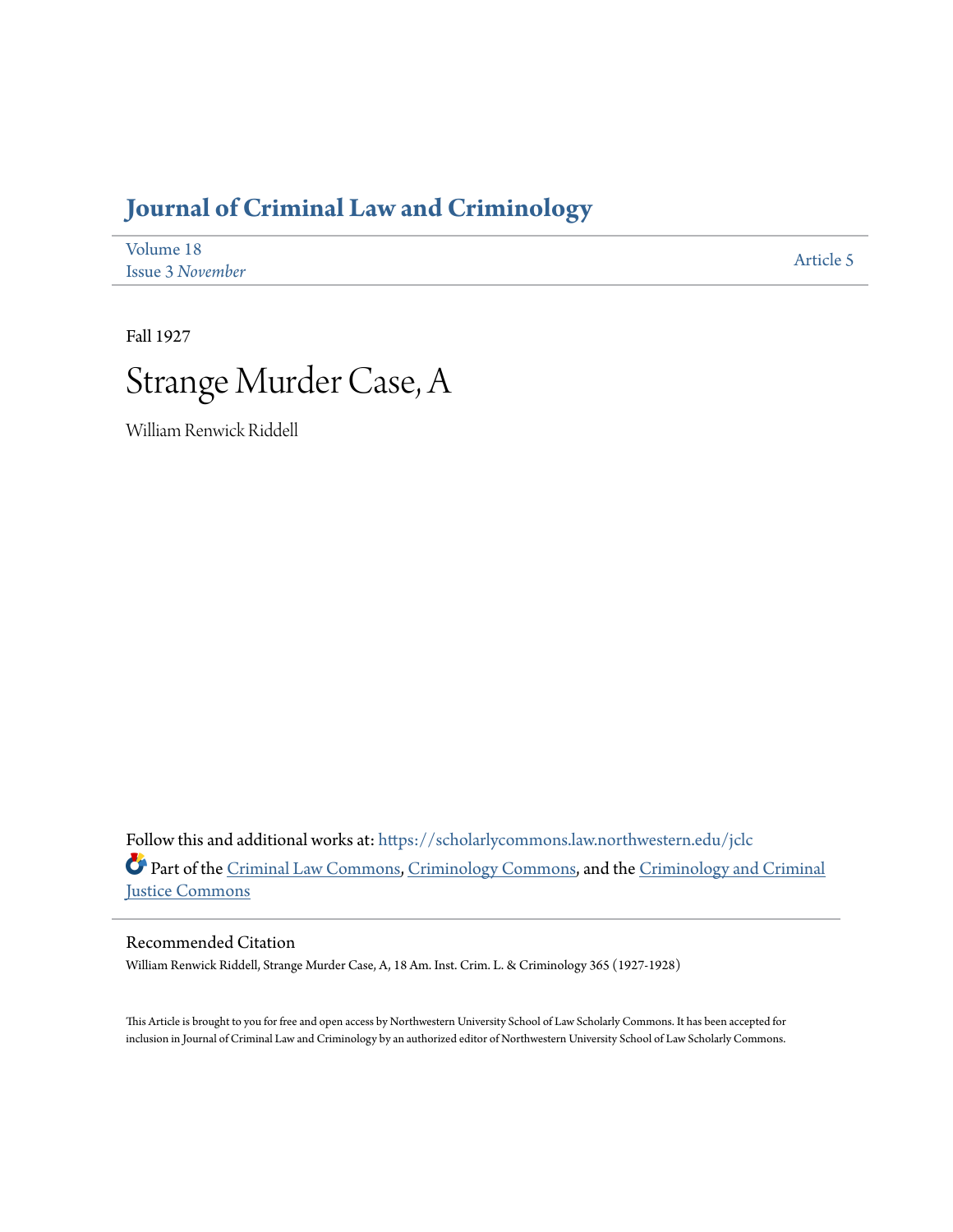## **A STRANGE MURDER CASE**

## WILLIAM RENVICK RIDDELL<sup>a</sup>

The very great diligence exercised by those responsible for the first collection called *State Trials,* 1719, in collecting material is well known,<sup>1</sup> and the editors of subsequent editions culminating in *Howell's State Trials* were no less marked in this respect.

It is, therefore, strange, that no mention is made of a case of murder in 1658/9<sup>2</sup> remarkable in its incidents and involving the rare and revolting sentence of *peine forte et dure*.

An account of it appears in a-4to pamphlet of 32 pages: *The* Unhabby Marksman . . . London, 1659, reprinted in *The Harletan Micellany,* Vol. VII, **pp.** 9-23. <sup>3</sup>

John Fussel, an Attorney with a large pract'ce, living in Blandford, Dorsetshire, came to London in Hilary Term, 1658, for professional reasons: sitting at his desk and facing the window of his lodging one story high near Temple Bar, between nine and ten o'clock p. m., he was shot, with two bullets from a carbine through the window.4

His son suspected Major George Strangeways, the brother of the elderly second wife of the deceased-who had tried to prevent the marriage of his spinster sister, Mabel, and had made violent threats that if she married Fussel, he would be the death of him. The Major

3This extraordinary "Collection of Scarce, Curious and Entertaining Pam-phlets and Tracts as well in Manuscript as in Print, found in the late Earl of Oxford's Library," London, **1810,** in 12 volumes should be in every Reference Library. And no lawyer should lay down this Volume VII without reading the next succeeding Pamphlet: *A Rod for the Lawyers . . Greedily devouring yearly many Millions of the People's Money.* The writer has no mercy for the "pestiferous generation of lawyers **. . .** running **. . .** seeking whom they may devour" or the "Inns of Court, dens of thieves": and he piously hopes: *Deus dabit his quoque fincm.*

4A third bullet completing the "lease"-see *post,* n. 9-was found in the window-sill.

aJustice of Appeal of Ontario, Toronto, Canj

<sup>&#</sup>x27;See Wallace's *The Reporters,* 3rd ed., Philadelphia, **1855, pp.** 54, sqq.; 4th ed., Boston, **1882, pp. 68,** sqq.

<sup>2</sup>Until **1752,** the year in England began. March 25-this was called **Old** Style, and now the months from January **1** to March **25** before that year are generally written January, **1607, 0. S..** or January, **1607-8** (what we could call January, **1608),** etc., etc. The change was made **by (1751)** 24 George II, ch. **23,** for "all his Majesty's Dominions and Countries in *Europe, Asia, Africa and America* belonging to or subject to the Crown of *Great Britain."* The occurrences mentioned in this article were early in our year **1659,** according to what the Statute calls "the new Method of Supputation."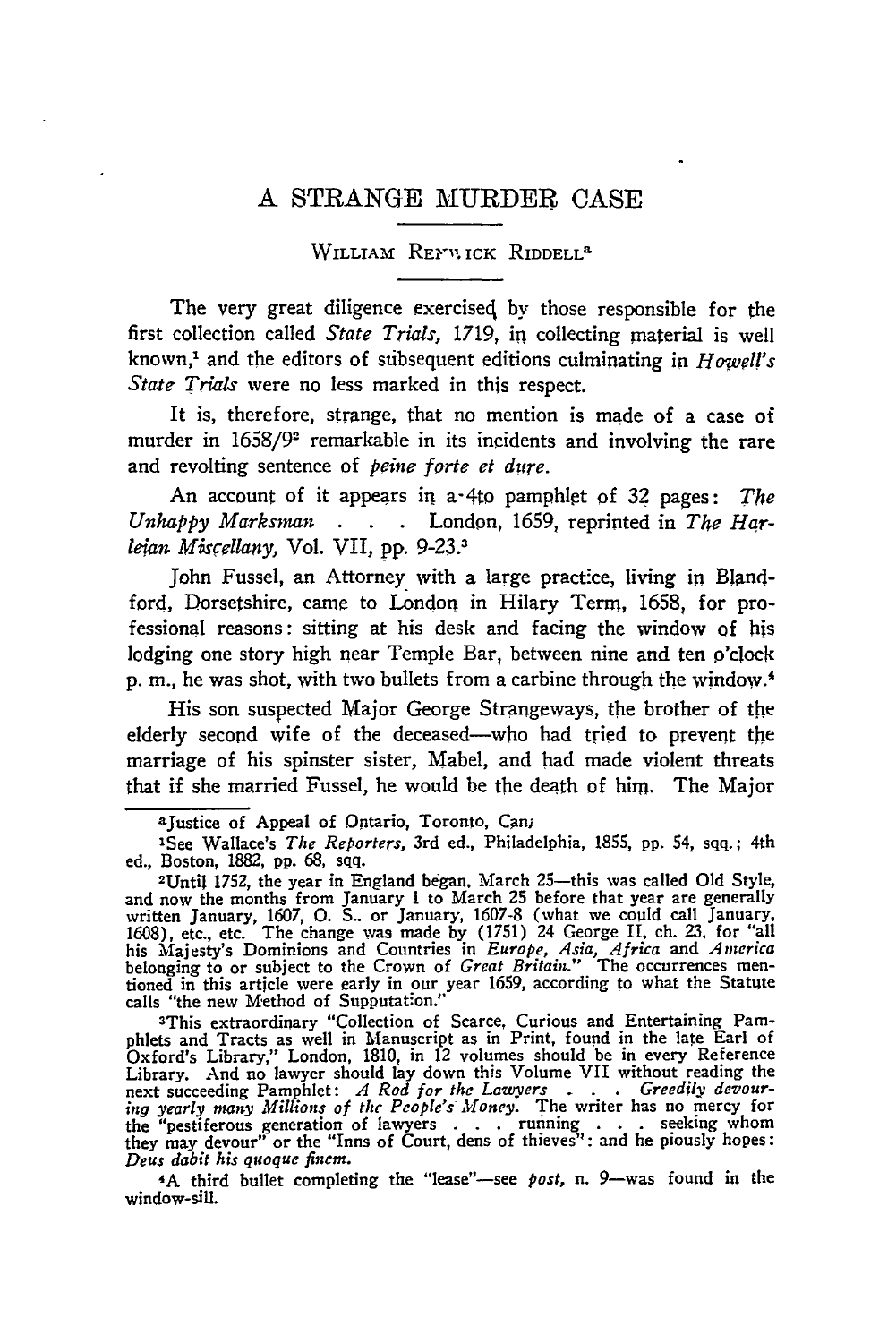who was also in London<sup>5</sup> was arrested and commited to Newgate, on denying all knowledge of the crime.

Then followed an extraordinary proceeding which I have found paralleled in but one other English case-it is' said to have been not uncommon in Scotland, though I have found only one reported case in which it was employed.<sup>6</sup>

A Coroner's Jury sitting over the body, the accused was conveyed under guard to the Inquest; there, in the presence of the jury, he was "commanded to take his dead brother-in-law by the hand and to touch his wounds." This was on the theory that blood would flow from the dead body if touched by the murderer's hand-a superstition of very ancient date and widely spread.7 The test failed: the -blood did not flow, and the Major was returned to Newgate.

The Jury continued their inquest though with but little hope of success in determining the murderer. And then occurred what would scarcely be credited if related in a work of fiction. The Foreman suggested-a suggestion more fortunate than practical-that all the gunshops in London and adjacent places should be examined to determine what guns they had either sold or lent that day. On the Jury was a Mr. Holloway, a gun-smith living in the Strand: He, knowing the number of gunsmiths in and about London, expostulated, saying that this was almost an impossibility and could not be done without very great difficulty and delay-he said that he himself had lent one and no doubt several others in the business had done the same. The Foreman demanded the name of the borrower and, after some time,

<sup>5</sup>Why does not clearly appear: but there was litigation between him and Fussel to which Fussel was attending that Term. He was "lodging in the Strand, over against Ivy Bridge at one Mr. Pim's, a tailor, a door on this side of the Black Bull": and apparently he left in his room a disguised friend to walk about during his absence committing or superintending the crime, so as to cause the family to beI-eve that he was in the house as they mistakenly swore at the Inquest.

**<sup>6</sup>R.** V. Standsfield (1688) 11 *Howell's State Trials,* 1371 ; 5 *Tryals for High Treason and other Crimes ..* . London, 1720, 494. See also 14 *Howell's State Trials,* 1324; 5 *Howell's State Trials,* 1370; Burnett, *Criminal Law of Scotland,* **pp.** 529, sqq.

<sup>7</sup>The theory of Sympathy is fully explained by Sir Kenelm Digby in his *A Discourse in a Solemn Assembly at Montpellier* **. . .** *1657,* London, 1669. See my Article, *Sir Kenelm Digby and his Powder of Sympathy* (New York Medical Journal, February 19, 1916). Abbreviated, it was as follows: When light strikes any substance, blood or otherwise, it separates atoms of it into the air: ike seeks like and these atoms tend to go toward their fellows left behind and *vice versa,* "from their Resemblance and Sympathy they have one for the other": when one person murders another. some of the floating atoms of the blood of the murdered man adhere to the murderer and when the latter touches the wound, the remaining blood flows out to its fellow. *Voild tout.* The theory, however, had many complications, and the theory of the writer of this tract is not quite the same as Digby's, although substantially so.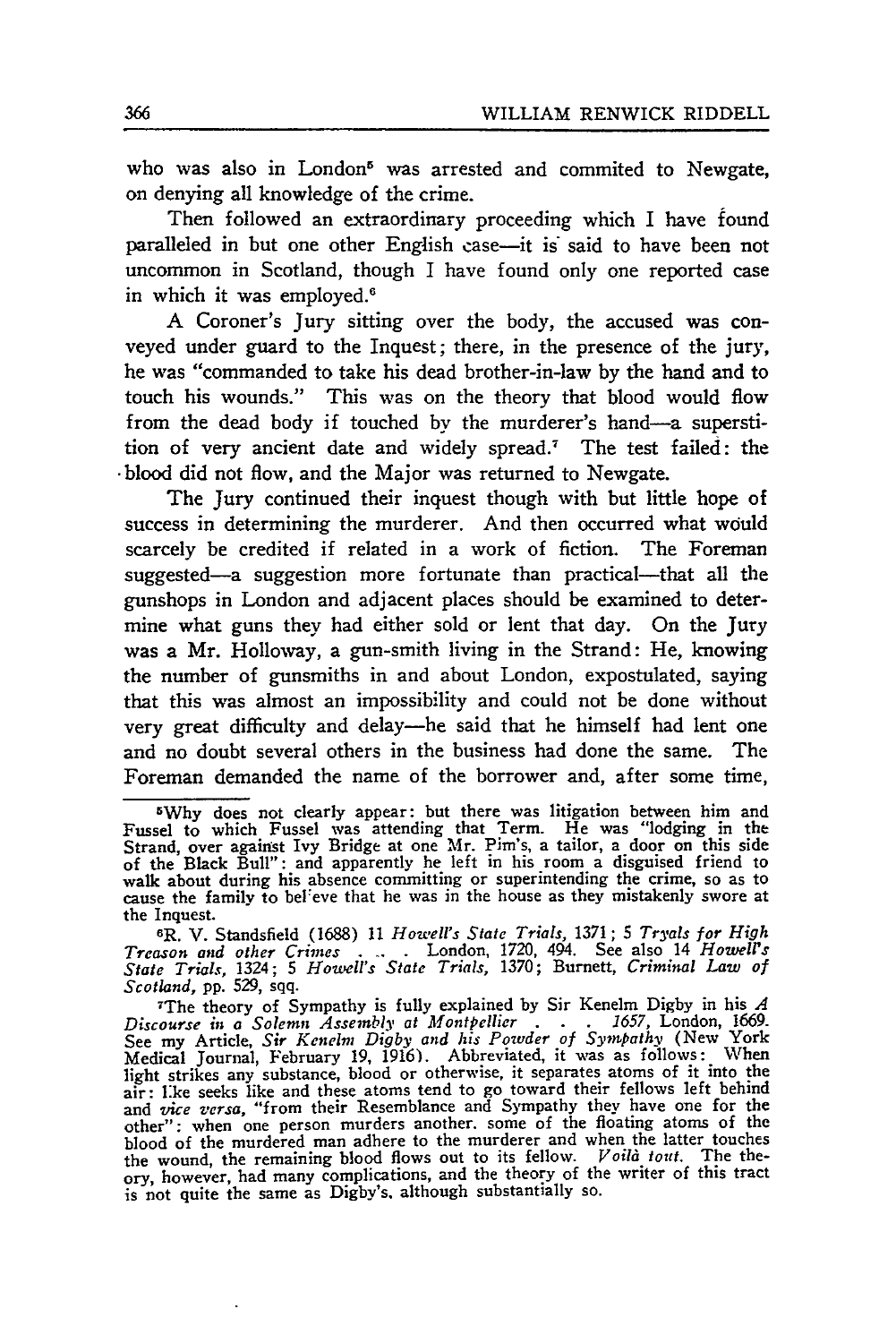Holloway recollected that it was one Thomson of Long Acre, formerly a Major in the Army. He could not be found,<sup>8</sup> as he was absent in the Country on urgent business; his wife was seen and, although she denied all knowledge of the gun, she was imprisoned. The husband, hearing of his wife's imprisonment, hastened to London; and at once told that he had borrowed a carbine on the day of the murder from Holloway at the request of George Strangeways who said that he wanted it to shoot a deer. He had had it loaded with a "lease of bullets"<sup>9</sup> at Strangeway's direction and handed the carbine loaded and primed to Strangeways between 7 and 8 p. m. in St. Clement's Church-yard. Strangeways brought it back discharged to Major Thomson's house between 10 and 11 p. m. **;** and went back to his own lodgings where he was arrested at 3 a. m.

The prisoner is brought before a Magistrate,<sup>10</sup> and, on seeing Thomson, he "in an amazed terror, after some minutes of a deep and considerate silence **. .** no longer veils his guilt with confident denials but **. . .** stands now a contrite penitent **. . .** acknowledging that *Maxima peccantium* poena *est peccasse."I "* He was brought to trial, Thursday, February 24, at the Sessions-house in the Old Bailey before Lord Chief Justice Glyn<sup>12</sup> of the Upper Bench (of the Commonwealth): on being called on to plead, he said that he would plead if he were permitted to die by the manner of death his brother-in-law fell: but if not, he would not plead but, by refusing to plead, would "both preserve an estate to bestow on friends and free himself from the ignominious death of a public gibbet."

All arguments of the Lord Chief Justice and others on the Bench were in vain: the prisoner obstinately refused to plead or "to dis-

<sup>&</sup>lt;sup>8</sup>The author is much troubled about Major Thomson-some say that he fled conscious of guilt; but "with our charitable prayers for his freedom, referring<br>our censures either of his innocence or guilt, to his further tr'al at the next Ses-<br>sions," the author leaves him. What was the result of Tho been unable to discover-it is not in the *State Trials.*

<sup>9&</sup>quot;Leash: A set of three: originally in Sporting language." N. E. **D..** *sub* voc. I have not found this word in either form used elsewhere except of hounds, hawks, deer, etc.

<sup>&</sup>lt;sup>10</sup>Not Justice Blake who carefully examined him and committed him but Justice La Wright.

<sup>11&</sup>quot;The greatest punishment for those sinning is to have sinned"; Seneca, Epist. **97.**

<sup>12</sup>Sir John Glynne (Glyn, Glynn, 1603-1616). a "Parliament-man" **of** very great ability and learning, appointed, June **15.** 1649, Chief Justice of the Upper Bench on the retirement of Chief Justice Rolle: he resigned in 1659. A sample of his quality as Judge may be seen in Penruddock's Case (1655), 5 *Howell's State Trials, 767.* sqq.: as prosecuting Counsel, in Vane's Case (1662) **5** *Howell's*

*State Trials,* 119, sqq. He was sitting with his Associates under a Commission of Oyer and Terminer and General Gaol Delivery not *en Banc.*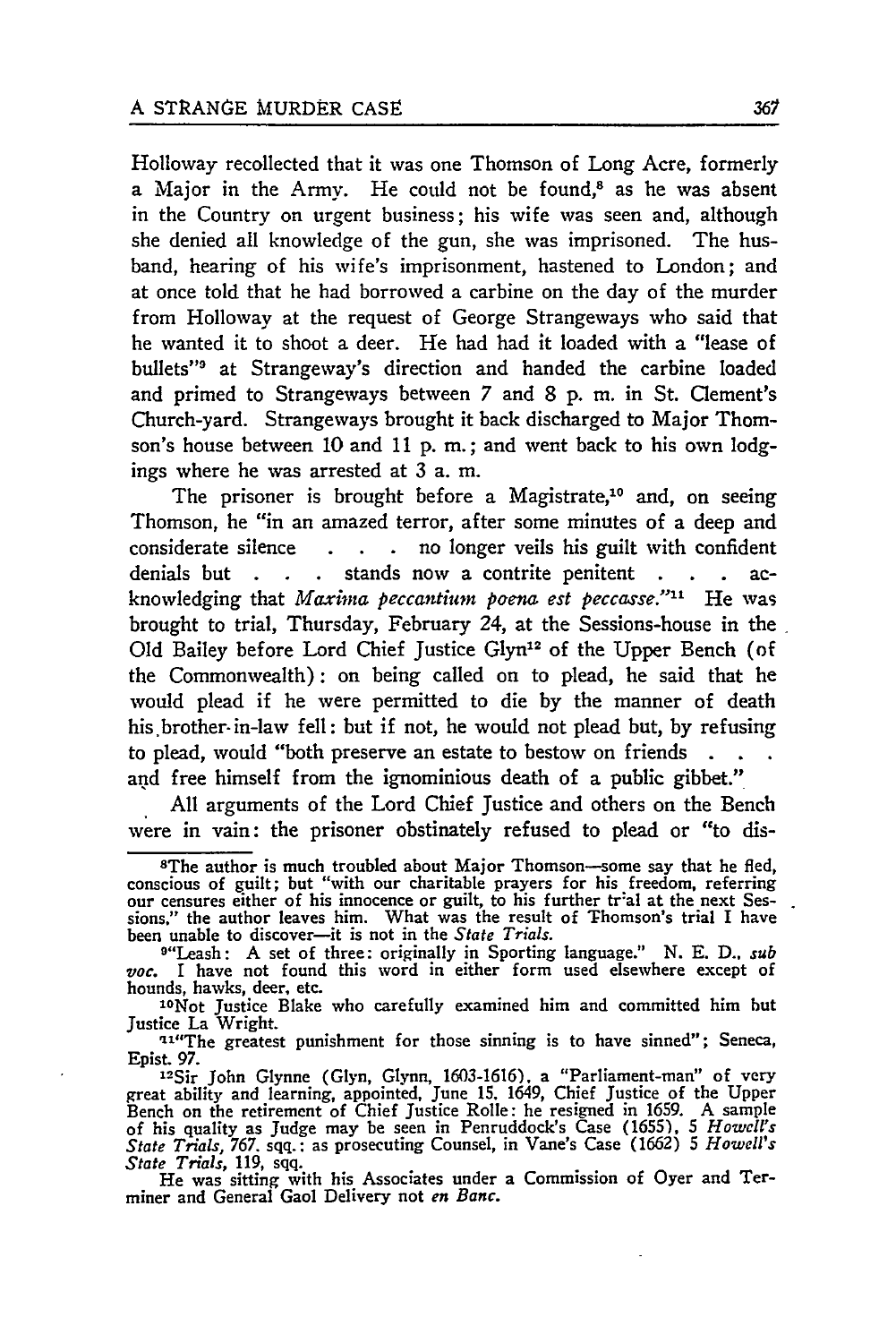cover who it was that fired the gun," steadfastly affirming "that v hoever fired it, it was done by his direction but with no intent Lo be the death of his brother-in-law

The dread sentence of *Peine jorte et dure*<sup>13</sup> must needs be pronounced:

"That the prisoner at the Bar be sent **to** the place from whence he came; and that he be put into a mean house stopped from any

Frequently the object of the prisoner was to prevent forfeiture or escheat as that could not follow except on Attaint, i. e., a sentence following a trial or on Outlawry. Some times the prisoner was wholly or partially ins lin's *Law Dictionary,* sub voc. Mute: **1** *Howell's State Trials,* Pref. XXXII; 2 *Howell's State Trials,* 913; 3 *Howell's State Trials,* 360, 403; 30 *Howell's State Trials,* 767, 828, 895.

The practice was known on this Continent, Giles Corey having suffered in this way in a prosecution for Witchcraft at Salem, Mass.

It was never in use in Canada: the law in England was changed in 1772 by the Act, 12 George III. ch. 20, which made standing mute on arraignment for Felony or Piracy equivalent to a plea of guilty.

The latest instances of pressing to death of which I can find any account<br>seem to have been in the reign of George II. See 30 Howell's State Trials, 767,<br>828; Barrington, Observations on the Statutes, pp. 82, 86. The last

<sup>1</sup> 3 At the Common Law it is probable that a refusal **by** one arraigned to plead and put himself on the country, or *ut Curia advisaverit*, was equivalent to a plea of Guilty: and this continued to be the law in Treason and Misdemeanour. In Felony, however, the Statute of Westminster I (1275), 3 Edward I, ch. 12, enacted "qu les felons escriez & qe sout apertement de male fame, & ne se voillent mettre en enqueste, qe leur lui mettre faire devant Justices a la suite le Roisoient mys en la prisone forte & dure, come ceux qi refusent estre a la commune ley de la terre," that notorious felons and those who are o will not put themselves on the Inquest as to felon'es of which they are charged<br>before the Justices at the suit of the King shall be put in hard and strong<br>imprisonment, as they who refuse to submit to the Common Law of th This applied only to proceedings at the suit of the King and consequently in Appeals of Felony, the old rule continued—Lord Castlehaven's Case, 3 Howell's State Trials, 403—the Appellee, if he stood mute, was hanged. The p *et dure* was intended to compel the prisoner to plead, not as a punishment, 30 *Howell's State Trials*, 895, and there are recorded instances of success. In an *Howell's State Trials,* 895, and there are recorded instances of success. In an old case, we read that a cleric refusing to plead in proper form the Judge told him "Vous serrez iugge a vostre penaunce"... "et ensi tut il iugge...<br>qil serreit despoile de touz ses draps forspris ses dras lenges et mis en une meson<br>bale nettement et charge de tant de fers qe il pout porter et un ior pain et altre ior un tret la plus procheyn ewe esteante tanqil soit mort."-"You will be sentenced to your penance" **. . .** 'and forthwith he was sentenced **. . .** that he should be stripped of all clothes but his linen and put in a bare cell and loaded with as much iron as he could bear and one day have a piece of bread and another a drink from the nearest stagnant water until he should be dead." Then we are told: "Pus fust taunt dur demene qil lendmein et sei myst de gree en paid qil ne fust de rine culpable, saunz faire mention de so cler-<br>gie"—this he found so hard that on the morrow he came and of his own free will he put himself on the country as not guilty, without making mention of his Clergy. See the Selden Society's *The Eyre of Kent*,  $6 \div 7$  *Eduard II, A. D.* 1313-1314; also my Article, *When Law Was Law*, American Bar Journal, October, 1926. Cases occurred in which the prisoners survived forty days but that was before the practice came in of loading them with iron—they were simply starved: the sentence originally ran until he died or an tanqil soit mort. However by the time of Henry IV, the *prisone forte et dure* being corrupted to *peine forte et dure,* the sentence was and was intended to be one of death.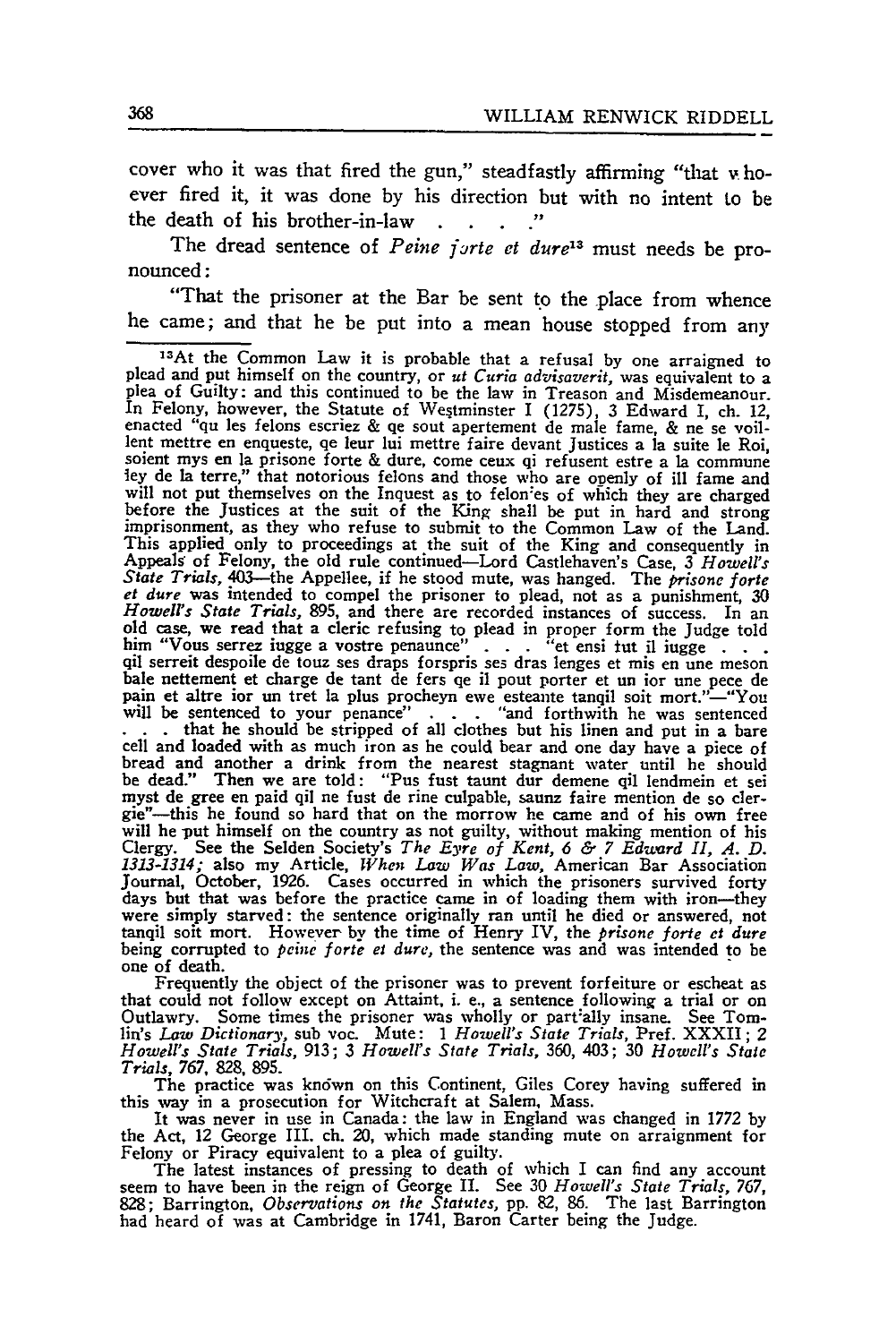light; and that he be laid upon his back with his body bare except as required by decency: that his arms shall be stretched forth with a cord, the one to one side of the prison, the other to the other side of the prison: and in like manner shall his legs be used: and that on his body shall be laid as much iron and stone as he can bear and more: and the first day shall he have three morsels of barley bread, and the next day shall he drink thrice of the water in the next channel to the prison door but no spring or fountain water: and this shall be his punishment till he die."

On Monday, February 28, 1658 **(0.** S.), about **11** a. **in.,** the Sheriffs of London with their officers came to the Press-yard and the prisoner was brought down clothed in white, waistcoat, stockings, drawers and cap, over which was a long mourning cloakthen he was led to a dungeon accompanied by a few friends including his spiritual adviser. Stripped, he was laid on his back and the shocking sentence was carried into execution: he died in eight or ten minutes, although "he was prohibited that usual favour **. .** to have a sharp piece of timber laid under his back to accelerate death"he was buried at Christ-church.

The story ends with the exquisite verses of Lucretius:

Cedit item retro, de terra quod fuit ante

In terram & quod missum est ex aetheris oris

In rursum coeli fulgentia templa receptant.<sup>14</sup>

The verses are not from Book IV as the author says, but from Book II of the *De Reruns* Natura, vv. **998-1000 (999-1001).** The better Texts read in v. **1000:** "Id rursum coeli relatum templa receptant" ("relatum" being often wr'tten "rellatum") "duplicator litera aut syllaba, producatur" as the Scholiast has **it.** The commentators cite the same thought from Euripides, *Supplices,* v. 534; it is found in others and may be called almost a commonplace. Earth to Earth, the Soul to God who sent it.

GENERAL NOTE<br>It is certain that sometimes Judges caused the thumbs of prisoners to be tied It is certain that sometimes Judges caused the thumbs of prisoners to be tied<br>together in order to oblige them to plead. Barrington,  $op. cit. p. 82$ , note (d)<br>says: "It appears by the Sessions Papers, that this was practiced at the same place, who then pleaded, and, in January, **1720,** William Spigget sub-mitted in the same manner after the thumbs being tied *as usual;* and his accomplice Phillips was absolutely pressed for a considerable time, till he begged to stand on his trial. In April, *1720,* Mary Andrews continued so obstinate, that three whipcords were broken before she would plead. In December, **1721,** Nathanael Haws suffered in the same manner, **by** squeezing his thumbs; after which he continued seven minutes under the press with **250** lbs., and then submitted. Collections of Old-Baily Trials; which I have been favoured with the perusal of.

John Durant was also obliged to plead **by** tying his thumbs together very t;ght, during the mayoralty of Sir William Billers, in the year 1734. Mr. Baron

<sup>&</sup>lt;sup>14"</sup>Then, too, that which was of the earth returns to earth, and that which was sent from the regions of the Upper World the refulgent temples of heaven welcome returning."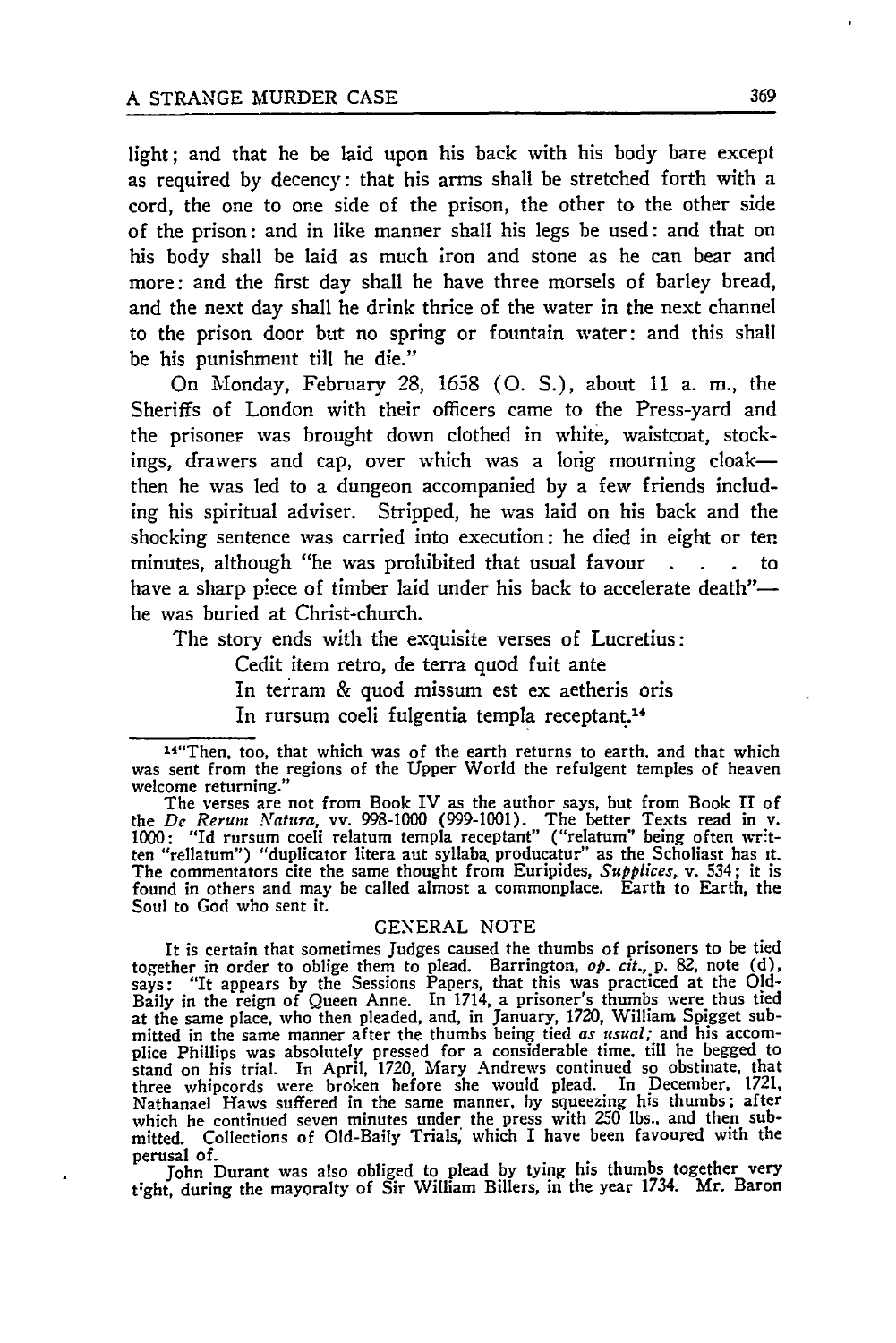"The Murderer's Touch."-In New York.-The belief that blood would flow from the corpse when it was touched by the murderer, the subject of my Article, *At the Murderer's Touch,* Journal of the American Institute of Criminal Law and Criminology, Vol. 18, pp. 175-179, August, **1927,** was widespread. An instance of it on this Contu. *in* may be of interest. The papers of the pfe-Revolutionary Sir William Johnson of the Mohawk Valley, New York, were long the treasured possession of the Empire State. The recent disastrous fire at Albany consumed much of inestimable value and seriously damaged these papers. What is left of them has been appreciatively prepared for publication by the Division of Archives and History, Dr. Alexander C. Flick, Director and State Historian; and the Fifth Volume has just issued from the press.

On pp. 52-54 appears what remains of a Deposition of a Captain Lemuel Barritt of Cumberland Valley, Pennsylvania, concerning the murder of a Six Nation Indian in Pennsylvania in January, 1766. The Deposition is in the handwriting of Guy Johnson, a nephew of Sir William, and was sworn before Chief Justice William Allen. March 6, 1766. The document is mutilated by fire but sufficient remains for our present purpose. Captain Barritt swears that Samuel Jacobs was suspected of the murder-that he, the Deponent, and some of his neighbors, viewing the body found that a bullet had passed through his breast-that "as they stood round the said Indian's body," he remembered "that if a murderer touched the dead Body of the person the Carcass, though lifeless, would bleed and therefore he proposed the experiment and by that method they would either acquit the suspect" of the "Suspicion of having killed the said Indian, or, if another had really killed him, he would be discovered and become Evident, or to that purpose. That this proposal being generally approved, this deponent and all the rest of the Company (except the said Samuel Jacobs) very ready touched alternately the said body, but the said Samuel made some hesitation when it came his turn and his-countenance chang'd and he appeared con fused **. . .** on the importunity of the Company, (he) touched the said Body . . . the behaviour of the said Samuel induced the Company to suspect . . . Jacobs with the killing the said Indian, but he absolutely" denied it. Apparently, the blood did not flow: but the Deposition goes on to state that Jacobs told one **Elby** where the Indian's gun was hidden, and it was found two hundred yards from the place stated. The former suspicions being thus strengthened, proceedings were had to apprehend Jacobs and take him before a Justice of the Peace: but to their great surprise, they found they were too late, for<br>Jacobs had absconded. He never made his appearance in the Country since but was supposed to be "in the back parts of the Colony" of Virginia. "And further this deponent saith not." nor are we furnished with any more of the story **by** him. It may be the same Indian as that referred to in a letter from Captain George Croghan to Sir William from Philadelphia, March **10, 1766** (pp.

Carter and **M.** Baron Thomson assisted at the Old-Baily during this Trial. See the Sessions Papers of that year."

On **p. 83.** he quotes a Pardon of **31** Edward III to Cecilia. widow of John Rygeay, indicted for the murder of her husband who, refusing to plead, was sent to "prisone forte et dure" and lived forty days without food or drink "con-Ary Sours. Indicate for the et dure. In the number of the causal intervals without food or drink "<br>tra naturae ordinem: Nos eâ de causa pietate moti, perdonavimus. . . ."

On p. 85, note (1), the interesting fact is stated that when Strangeways was<br>being pressed. "many people in the press-yard cast . . . stones upon him to<br>hasten h's death." which occurred "in about eight minutes."